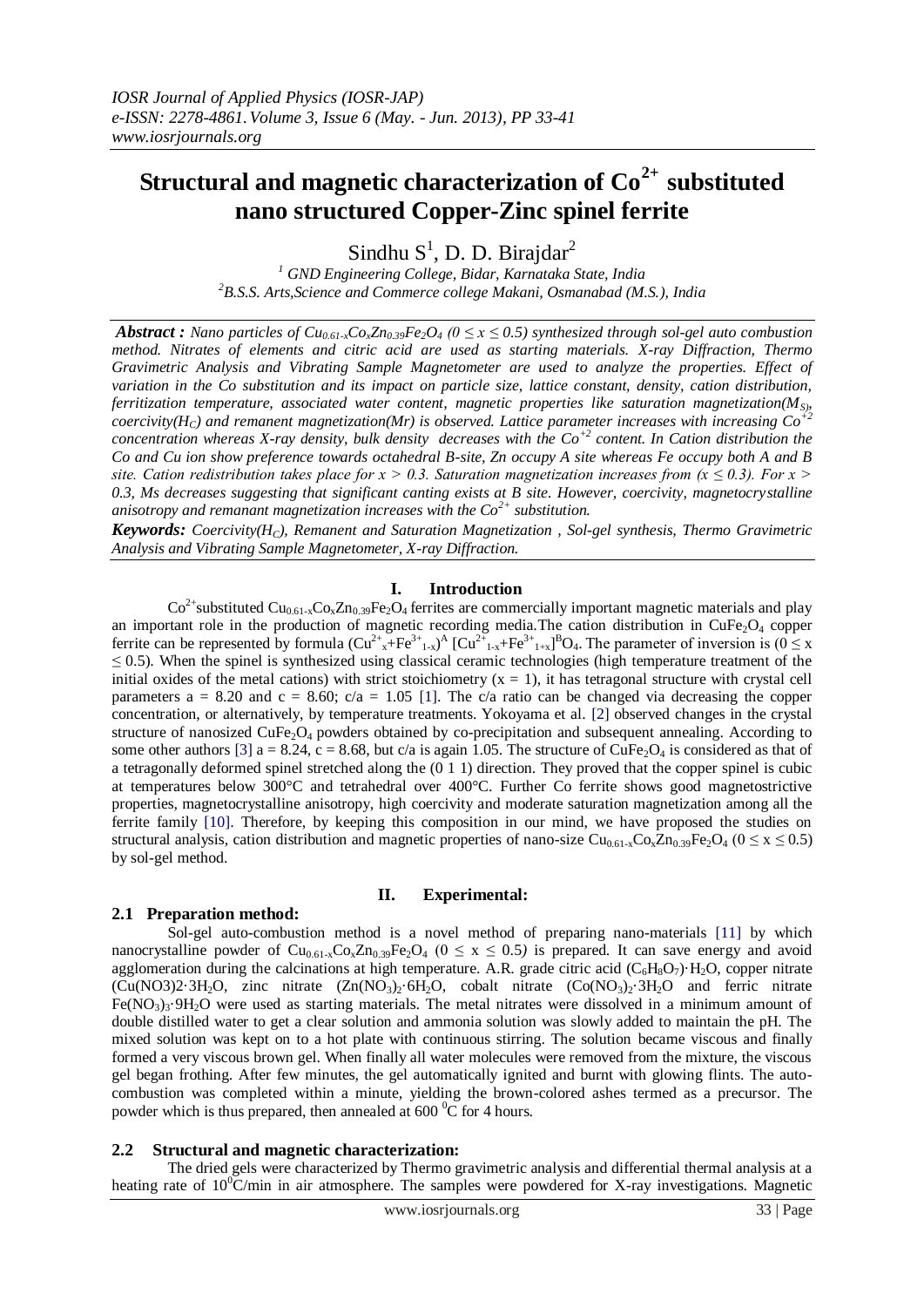measurements were performed using the commercial PARC EG&G vibrating sample magnetometer VSM 4500. Hysteresis curve loops were measured at room temperature with maximum applied magnetic fields. Magnetic field sweep rate was 5 Oe/s for all measurements. Hence measurement of hysteresis loops with maximum field of 0.7 T took about 2 hours. The samples prepared in powder form were fixed in paraffin in order to exclude the motion of powder in a measuring cap.

## **III. Results and discussion:**

#### **3.1 Structural properties:**

The experimental observation showed that the nitrate–citrate gels with all three molar ratios of metal nitrates to citric acid exhibited self-propagating combustion behavior. It was also observed that the combustion rate is associated with the ratio of nitrates of citric acid. The TGA of the mid sample  $x = 0.3$  decomposing in air atmosphere in the temperature range 20 to 700<sup>°</sup>C with a heating rate of 10<sup>°</sup>C/min is shown in Fig. 1.



The observed weight loss below 100<sup>o</sup>C of  $x = 0.3$  sample for Co is attributed to the loss of physically or chemically absorbed OH groups. The weight loss around 350  $^{\circ}$ C, which is ascribed to the vaporization of absorbed water. The third weight loss around 350 to 600  $^{\circ}$ C, which is associated with the residual organic matter including citric acid. The weight loss below  $600<sup>0</sup>C$  is due to the loss of absorbed water and the decomposition of organic derivatives. Final weight loss above 600  $^{0}C$ , due to weight loss of as received powder. The endproducts after decomposition were identified as single spinel phase Cu–Co–Zn ferrite. From the analysis of their recorded XRD patterns (Fig. 2).



(a)  $x = 0.0$ , (b), $x = 0.1$ , (c)  $x = 0.2$ , (d)  $x = 0.3$ , (e)  $x = 0.4$  and (f)  $x = 0.5$ .<br>This proves the simultaneous completion of decomposition process of oxalate complex and ferritization. The XRD patterns exhibit peaks corresponding to typical Cu–Co–Zn ferrites and the absence of any other impurity phase. Substitution of Cu by Co increases the overall crystallinity of the spinel phase and all the peaks are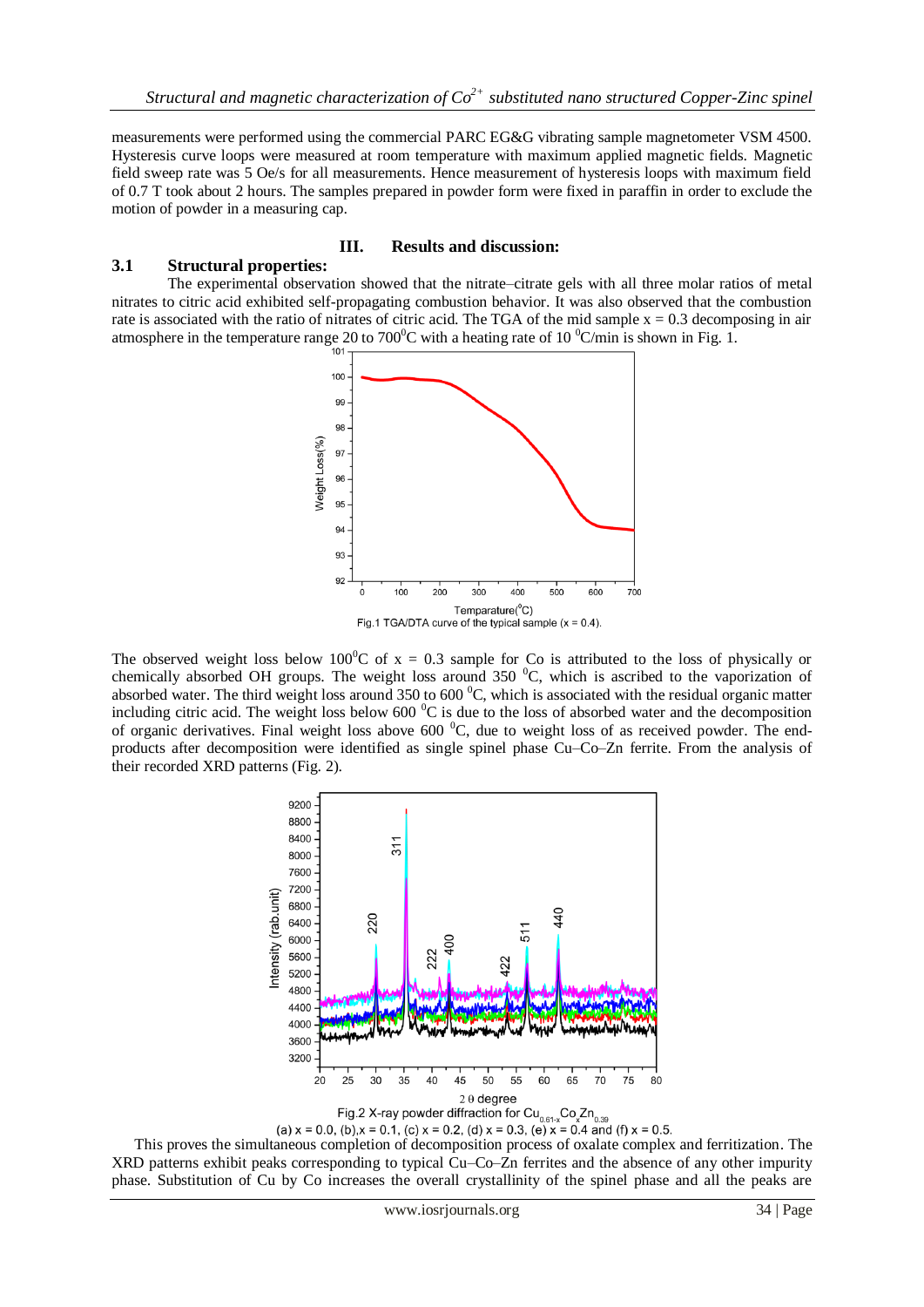indexed as reported on ASTM cards (cards 1-1121 and 3-0864). The variation of lattice constant with composition x is shown in Fig. 3.



It is clear from Fig. 3 that lattice constant decreases with increase in x for  $x = 0.1$ . For  $x > 0.1$  lattice constant increases with composition x. Generally in a solid solution series, linear increase or decrease of lattice constant within the miscibility range with composition is observed [12]. This may results into initial decrease in lattice constant up to  $x = 0.1$  beyond which it increases. This nonlinear behavior of lattice constant suggests that the ferrite system is not completely normal or inverse. In the present series,  $Cu_{0.61-x}Co_xZn_{0.39}Fe_2O_4$  ( $0 \le x \le 0.5$ ) smaller Cu<sup>2+</sup> (0.72Å) ions are replaced by larger Co<sup>2+</sup> (0.745Å) [13]. Doping Co<sup>2+</sup> ions in a spinel type structure will induce uniform strain in the lattice as the material is elastically deformed. This effect causes the lattice plane spacing to change and the diffraction peaks shift to a lower 20 position. Since each primitive unit cell of the spinel structure contains eight molecules, the X-ray density,  $d_X$ <sup>'</sup> was determined according to the following

relation [14]  $d_x(Ferrite) = \frac{1}{N_x}$  $(Ferrite) = \frac{8}{15}$  $d_x$  (*Ferrite*) =  $\frac{8M}{N \times a}$  $=\frac{6M}{N}$  where *M* is molecular weight of the particular ferrite, *N* is the

Avogadro's number and  $a^3$  is the volume of the cubic unit cell and are shown in Fig.4.



Fig.4 Variation of X-ray density 'dx' and bulk density 'dB' with Co content x.

From Fig. 4, it is observed that X-ray density ' $d_x$ ' decreases with addition of  $\text{Co}^{2+}$  ion content, which may be attributed to the ionic radii of constituent ions causing decrease in lattice parameter and the molecular weight of cobalt ferrite (234.625) is lower than copper ferrite (239.23). The bulk density ' $d_B$ ' of the specimens has been determined by the hydro-static method. The values of the bulk density are shown in Fig. 4. The bulk density was found to decrease with Co content x. These measurements show densities decreases with  $Co<sup>2+</sup>$  substitution which in accordance with the densities of pure Cu and Co ferrites,  $8.95 \text{gm/cm}^3$  and  $5.29 \text{gm/cm}^3$ , respectively.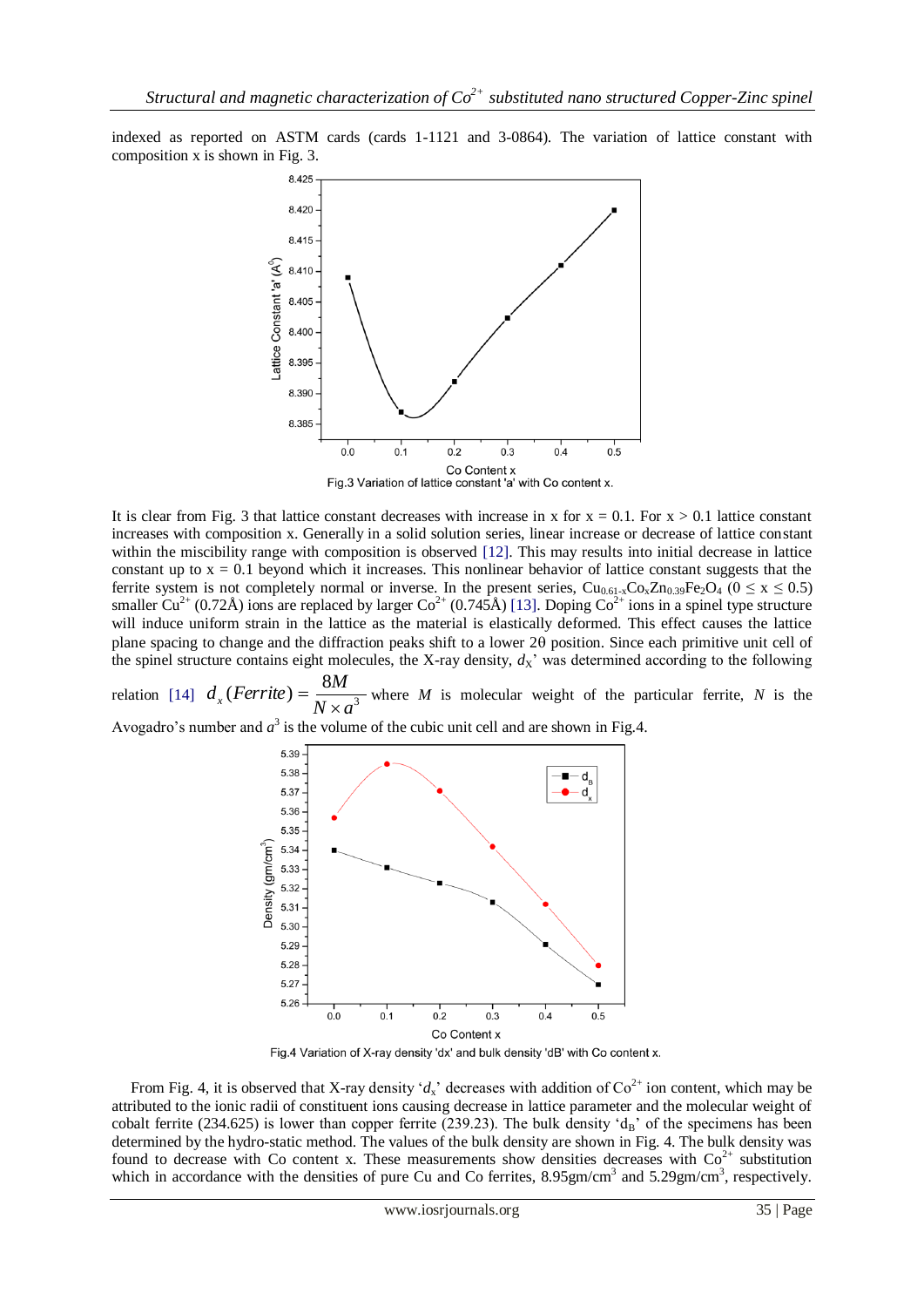The broad peaks are seen in XRD indicates the nano particle size of the ferrite formed due to sol-gel preparation. It is also evident from the crystallite size of 25-34 nm for all samples estimated from the most intense peak (311) using the Scherrer equation,  $D_{hkl} = 0.9\lambda$ /Bcosθ, [15] where  $D_{hkl}$ , λ, B, and θ are the volumeaveraged particle diameter, X-ray wavelength, full width at half maximum (FWHM), and diffraction angle, respectively.



The present results in fig.5 depict that the increasing concentration of cobalt  $\text{Co}^{2+}$  decreases with the particle size. This was probably due to the reaction condition, which favored the formation of new nuclei preventing further growth of particles when the Co concentration was increased. This may be due to migration of small number of  $Co^{2+}$  ions in the midst of  $Co^{3+}$  ions in B-sites. This observation is similar to that of Caltun et. al. [16] for Co-Mn ferrite. The hopping length for tetrahedral A-site  $(L_A)$  and octahedral B-sites  $(L_B)$  are calculated using the values of lattice constant. The variation of hopping lengths with Co content  $x$  is shown in Fig. 6  $\&$  7.



 It is observed from Fig. 6 & 7 that the distance between the magnetic ions (hopping length) increases as Co content *x* increases. Using the e*x*perimental values of lattice constant 'a' and o*x*ygen positional parameter 'u' and substituting it into equations discussed elsewhere [17]. Tetrahedral and octahedral bond length ( $d_{Ax}$  and  $d_{Bx}$ ), tetrahedral edge, shared and unshared octahedral edge ( $d_{AXF}$ ,  $d_{BXF}$  and  $d_{BXF}$ ) were calculated and the values are given in Table 1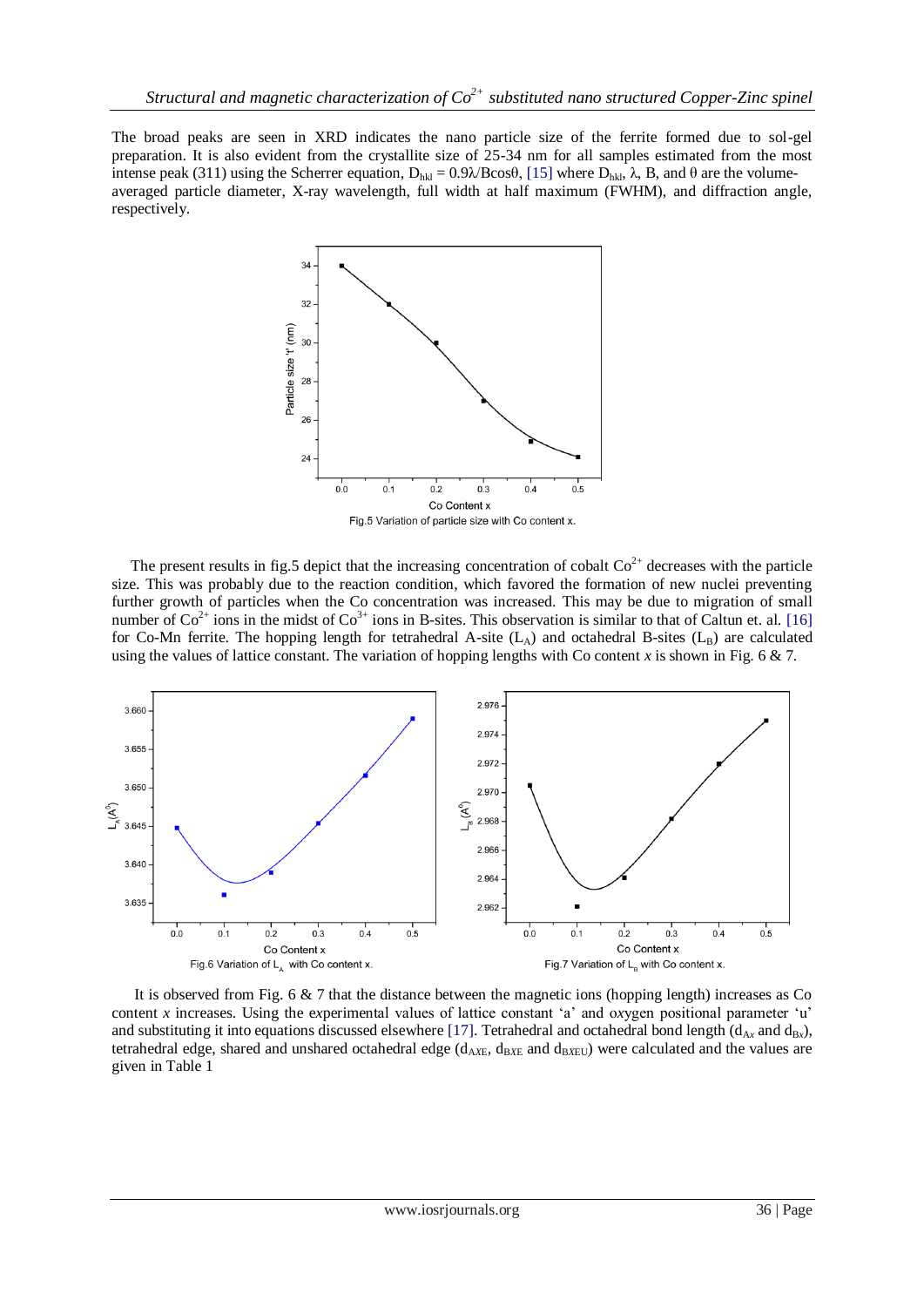| X   | $\mathbf{d}_{\mathbf{A}\mathbf{X}}$<br>(A) | $\mathbf{d}_{\mathrm{BX}}$<br>(A) | Tetra edge $(\AA)$ | Octa edge $(\AA)$ |            |
|-----|--------------------------------------------|-----------------------------------|--------------------|-------------------|------------|
|     |                                            |                                   | $d_{\text{AXE}}$   | $d_{BXE}$         | $d_{BXEU}$ |
|     | 1.907                                      | 2.054                             | 3.113              | 2.831             | 2.981      |
| 0.1 | 1.904                                      | 2.050                             | 3.106              | 2.820             | 2.973      |
| 0.2 | 1.905                                      | 2.051                             | 3.109              | 2.825             | 2.974      |
| 0.3 | 1.907                                      | 2.053                             | 3.113              | 2.828             | 2.978      |

**Table 1** Tetrahedral bond  $(d, \cdot)$  Octahedral bond  $(d_2, \cdot)$ . Tetra edge  $(d, \cdot)$  and octaedge (Shared days and

 It is observed that the allied parameter increases as from its starting value with Co content *x* increases. This could be related to the larger radius of  $Co^{2+}$  ions as compared to  $Cu^{3+}$  ions and the site occupancy of the constituent ions in the present ferrite system.

0.4 1.909 2.055 3.116 2.831 2.982 0.5 1.911 2.057 3.121 2.835 2.985

#### **3.2 Cation distribution:**

The cation distribution in the present system was obtained from the analysis of X-ray diffraction patterns. In this method the observed intensity ratios were compared with the calculated intensity ratios. In the present study Bertaut method [18] is used to determine the cation distribution. This method selects a few pairs of reflections according to the expression

$$
\frac{I_{hkl}^{Obs}}{I_{h'kT}^{Obs}} \propto \frac{I_{hkl}^{Calc}}{I_{h'kT}^{Calc}} \tag{1}
$$

where,  $I_{hkl}^{Obs}$  and  $I_{hkl}^{Calc}$  are the observed and calculated intensities for reflection (hkl), respectively. If an agreement factor (R) is defined as in Eq. (2), the best-simulated structure which matches the actual structure of the sample will lead to a minimum value of R and the corresponding cation distribution is obtained for each hkl and  $h'k'l$  reflection pair considered.

$$
R = \left(\frac{I_{hkl}^{Obs}}{I_{h'k'l'}^{Obs}}\right) - \left(\frac{I_{hkl}^{Calc.}}{I_{h'k'l'}^{Calc.}}\right) \tag{2}
$$

The intensities of these are nearly independent of the oxygen parameters. To determine the cation distribution and its variation with composition, it is necessary to calculate for each composition the above mentioned intensity ratios expected for given arrangements of the cations and compare them with the experimental values.

$$
I_{hkl} = |F|_{hkl}^2 P \cdot L_p \tag{3}
$$

where, F is structure factor, P is multiplicity factor,  $L_P$  the Lorentz polarization factor and

$$
L_p = \frac{1 + \cos^2 2\theta}{\sin^2 \cos 2\theta} \tag{4}
$$

The atomic scattering factor for various ions was taken from the literature [19]. It The cation distribution for each concentration and the site preferences of cations distributed among tetrahedral A-site and octahedral B-site showing the fraction of  $Cu^{2+}$  and  $Fe^{3+}$  ions on either sites are listed in Table 2.

|     | Table 2                                         |                                                         |  |  |  |
|-----|-------------------------------------------------|---------------------------------------------------------|--|--|--|
|     | Cation distribution of $Cu0.61-xCoxZn0.39Fe2O4$ |                                                         |  |  |  |
| X   | Cation distribution                             |                                                         |  |  |  |
|     | A-site                                          | B-site                                                  |  |  |  |
| 0.0 | $(Zn_{0.39}Fe_{0.61})$                          | $[Cu_{0.61}Fe_{1.39}]$ O <sub>4</sub>                   |  |  |  |
| 0.1 | $(Cu_{0.06}Zn_{0.39}Fe_{0.55})$                 | $[Cu_{0.45}Co_{0.1}Fe_{1.45}]$ O <sub>4</sub>           |  |  |  |
| 0.2 | $(Cu_{0.075}Zn_{0.39}Fe_{0.535})$               | $[Cu0.425Co0.2Fe1.375] O4$                              |  |  |  |
| 0.3 | $(Cu_{0.08}Zn_{0.39}Fe_{0.53})$                 | $[Cu_{0.32}Co_{0.3}Fe_{1.38}]$ O <sub>4</sub>           |  |  |  |
| 0.4 | $(Cu_{0.09}Co_{0.05}Zn_{0.25}Fe_{0.61})$        | $[Cu_{0.21}Co_{0.35}Zn_{0.05}Fe_{1.39}]$ O <sub>4</sub> |  |  |  |
| 0.5 | $(Cu_{0.1}Co_{0.09}Zn_{0.21}Fe_{0.60})$         | $[Cu_{0.1}Co_{0.41}Zn_{0.09}Fe_{1.40}]$ O <sub>4</sub>  |  |  |  |

www.iosrjournals.org 37 | Page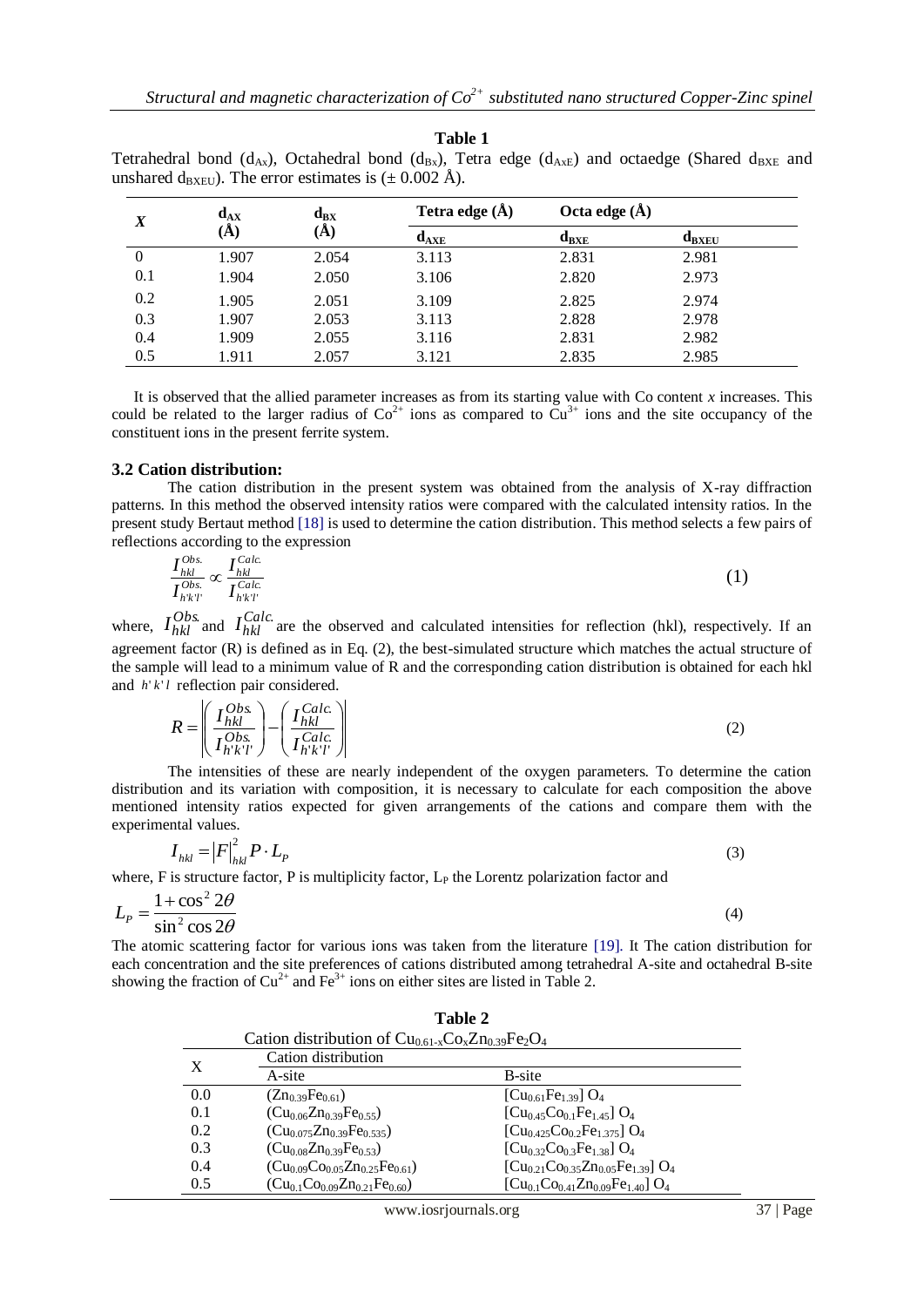

The variation of mean ionic radius of the A-site  $(r_A)$  and of the B-site  $(r_B)$  with Co is shown in Fig. 8 & 9. The r<sub>A</sub> increases up to  $x \le 0.3$ , this is due the increase in migration of larger Cu<sup>2+</sup> (0.72 Å) ions from B site to A site which replaces smaller  $\text{Fe}^{3+}$  (0.67 Å) ions at B site.



Fig. 10 shows the increase in the theoretical value of lattice constant  $a_{th}$  with Co cotent &Fig. 11 shows decreasing value of oxygen positional parameter 'u' from 0.387 to 0.386 ( $\AA$ ). However, in the present work *u>*0.375 may be due to anion displacement from the ideal situation so that it forms a expanded tetrahedral interstices. The lattice disturbance is confirmed from the data for lattice constant and the oxygen positional parameter *u*. The theoretical lattice parameter 'a<sub>th</sub>' was calculated using the values of tetrahedral and octahedral reading  $(r_A, r_B)$  and is given by the following relation,

$$
a_{\rm th} = \frac{8}{3\sqrt{3}} \left[ (r_{\rm A} + R_{\rm o}) + \sqrt{3} (r_{\rm B} + R_{\rm o}) \right]
$$
 (6)

where,  $r_A$  and  $r_B$  are radii of tetrahedral (A) site and octahedral [B] site, R<sub>0</sub> is radius of oxygen i.e. (R<sub>0</sub>= 1.32 Å). It is noticed that  $a_{th}$  is higher than *a* at lower concentration of  $Co^{2+}$ , and becomes closer at higher Co content. The deviation may be due to the formation of  $Co^{3+}$  in tetrahedral sites which has lower radius than  $Co^{2+}$ .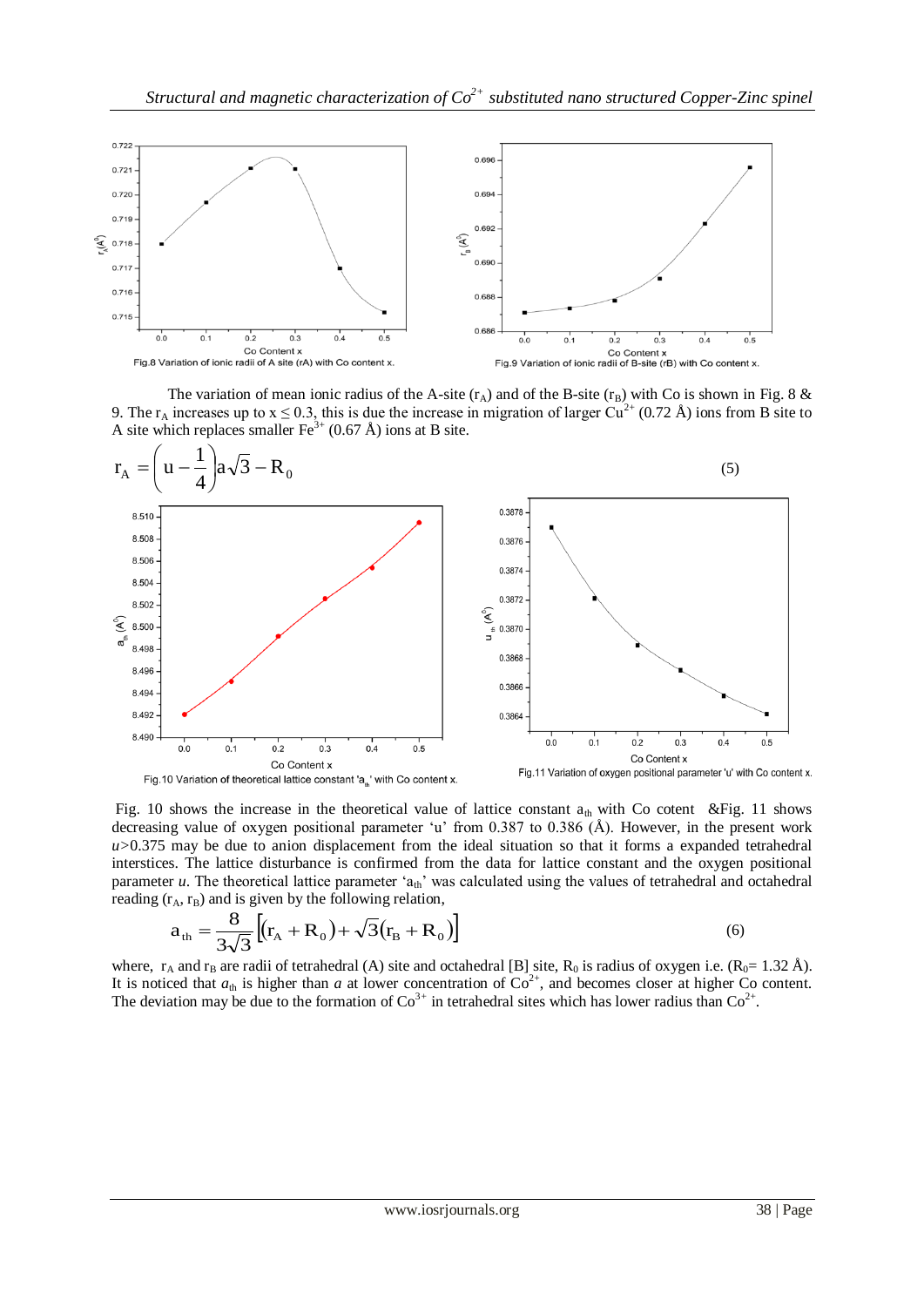## **3.3 Magnetic properties:**



Room temperature hysteresis loops with the field of 7 kOe, for all the samples are shown in Fig. 12. Fig. 12 shows the variation of saturation magnetization with  $Co^{2+}$  content x. These plots show that an increase in  $Co^{2+}$ doping yields monotonic increase in the saturation magnetization of Cu-Co-Zn ferrite (for  $x \le 0.3$ ), which may be due to the substitution of Cu<sup>2+</sup> ions by Co<sup>2+</sup> ions on the octahedral sites. The magnetic moment  $\mu$ B per ion for  $Co^{2+}$  ions (3 µB) is more than that for  $Cu^{2+}$  (1 µB). Therefore, the increasing  $Co^{2+}$  concentration (*x*) on the octahedral sites may result in an increasing magnetic moment per formula of and  $Cu_{0.61-x}Co_xZn_{0.39}Fe_2O_4$  ( $0 \le x \le$ 0.5) an enhancement of magnetization .Magnetization decreases for  $x > 0.3$  this may be due to the following fact.

As the percentage of  $Co^{2+}$  increases from 0.3 to 1, the Ms value gets decreased. Similarly, an increase of a and or b shift the magnetization value to lower side explains low Ms value for  $x \le 0.3$ . The net magnetic moment (n<sub>B</sub> Cal.) is given by the sum of the magnetic moments of A and B sublattices, i.e.,  $M_s = M_B-M_A$ . For  $Co<sup>2+</sup>$  substituted Cu-Zn ferrite,  $Co<sup>+2</sup>$  substitution for Cu<sup>2+</sup> ions at B site, leading to a increase in the B site sublattice magnetization. Moreover, the Fe<sup>3+</sup> (5<sub>µB</sub>) ions are replaced by less magnetic Cu<sup>2+</sup> (1<sub>µB</sub>) ions of A-site, leading to a decrease in the A site sublattice magnetization, which leads to a increase in the net magnetization. For example, we use the known magnetic moments for  $Cu^{2+} (1\mu_B)$ ,  $Zn^{2+} (0\mu_B)$ , and  $Fe^{3+} (5\mu_B)$ . In this study, the cationic distribution,  $\text{Zn}^{2+}$  ( $0\mu_B$ ) ions are non-magnetic and do not contribute to the sublattice magnetization.

For Cu<sub>0.61-x</sub>Co<sub>x</sub>Zn<sub>0.39</sub>Fe<sub>2</sub>O<sub>4</sub>.  $|M_S| = |M_B| - |M_A| = (0.7 \times 5)\mu_B$ -  $(0.7 \times 1 + 1.3 \times 5)\mu_B$  = 3.7  $\mu_B$ . The observed magnetic moment ( $n_B$  Obs.) per formula unit in Bohr magneton ( $\mu_B$ ) was calculated by using the relation [30].

$$
n_{\rm B} = \frac{Mol \, wt \times M_{\rm S}}{5585}
$$

where  $n<sub>B</sub>$  is the magnetic moment of the samples expressed in Bohr magneton. *Ms* is the saturation magnetization. The values of  $(n<sub>B</sub>)$  are shown in Fig. 12 & 13.

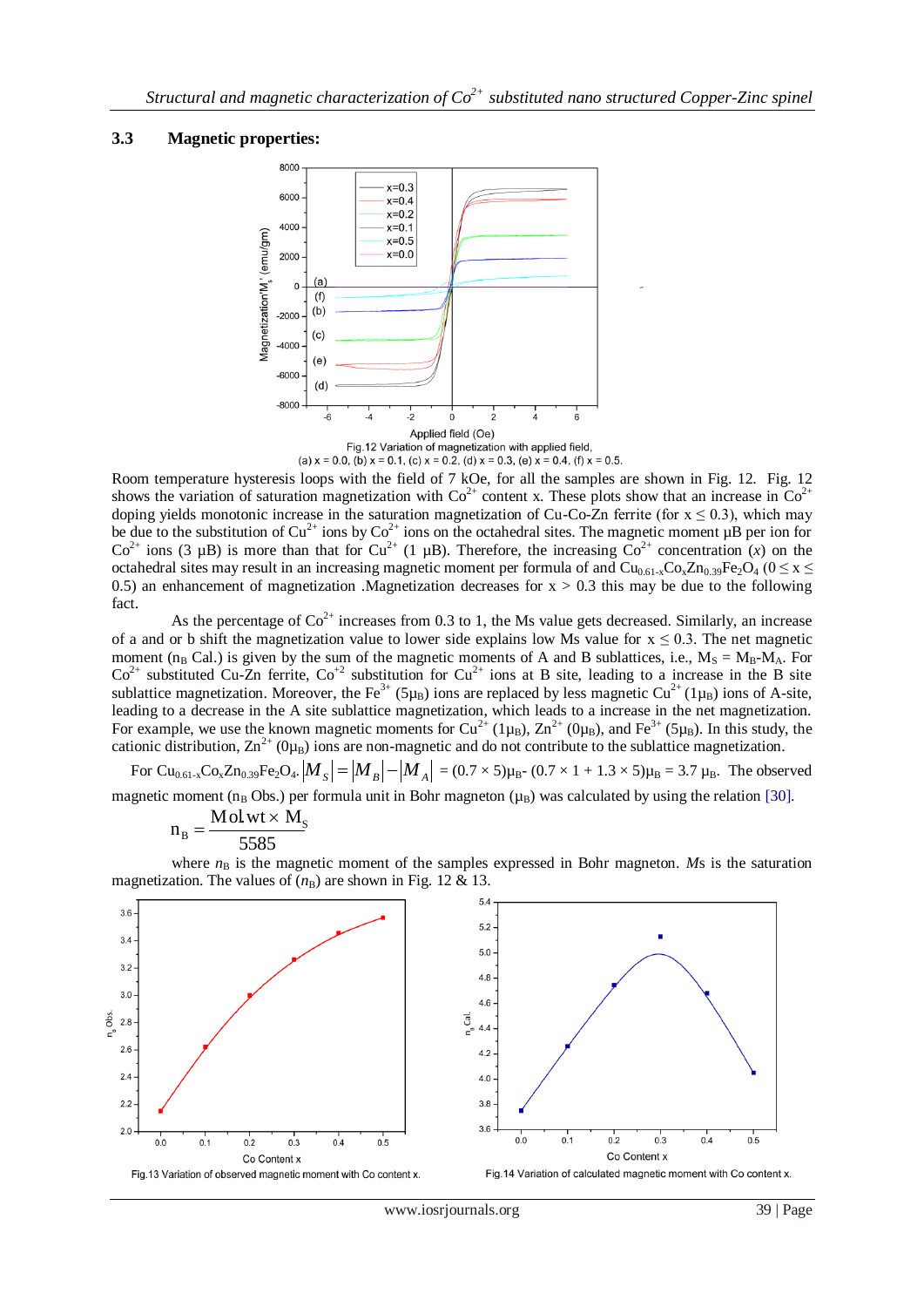Both of them increase up to  $x = 0.3$  and then decrease with the increase in Co concentration. Similar reports for saturation magnetization have been quoted by others [31].

 $n_{\rm B} = (6 + x) \cos \alpha_{Y-K} - 5 (1 - x) (5)$ 

where *x* represents Co concentration. The values of Y–K angles are demonstrated in Fig. 10. It increases exponentially with the increase in Co concentration for  $x > 0.3$ . This shows that in the present system of ferrites, randomness increases as Co is substituted in these Cu ferrites and shows a significant departure from Néel collinear model. The coercive force (Hc) is an independent parameter, which can be altered by magnetocrystalline anisotropy, particle size, porosity, heat deformation and hence is not dependent on saturation magnetization. In this study, the coercive forces tend to rise in increasing  $\text{Co}^{2+}$  substitution content, in which the values of coercive force varied in the range 100.21- 268.83 Oe (Fig. 15  $\&$  16)



The strong magnetocrystalline anisotropy of the octahedral  $Co<sup>2+</sup>$  ions contributed to the strengthening of the coercive force. There will be a dependence of anisotropy constant *K* on the  $\text{Co}^{2+}$  ion concentration *x*, which can be evaluated by using the relation [37]

$$
H_C = \frac{0.98 \times K}{M_s}
$$

For all the concentrations  $\text{Co}^{2+}$  ions system may be considered as isolated Because of the strong dependence of the anisotropy on the location of cations, the measurement of coercivity is a sensitive probe for following cation migrations after increasing  $Co^{2+}$  ions. Furthermore, the distortion of the unit cell, the directional order of the octahedral  $Co^{2+}$  ions, and the shape anisotropy of the particles combine to render  $Cu_{0.61-x}Co_xZn_{0.39}Fe_2O_4$  ferrite powders to become hard magnetic materials with increasing coercivities [38]. The remanent magnetization (Mr) is also an independent parameter since it is not wholly dependent on saturation magnetization (Ms) and coercive force (Hc). The values of remanent magnetization increases from 8.11 to 19.67 emu/gm. Our samples have significance in magnetic recording media, because recording media requires a high saturation magnetization and a moderately high coercivity [39].

## **IV. Conclusions:**

The main conclusions that are derived from the obtained results are:

- Copper nitrate, Cobalt nitrate, zinc nitrate and interacted with ferric nitrate at temperatures starting from 600 <sup>o</sup>C yielding Cu<sub>0.61-x</sub>Co<sub>x</sub>Zn<sub>0.39</sub>Fe<sub>2</sub>O<sub>4</sub>.
- The particle size estimated showed a decreasing trend with the increase in the Co concentration though the preparation condition was identical for all the samples.
- The cation distribution suggests that  $Co^{2+}$  and  $Cu^{+2}$  both have strong preference towards octahedral B-site,  $Zn^{2+}$  also occupy B site by very small amount, whereas Fe<sup>3+</sup> occupy both A and B site.
- Magnetic measurements shows an increase in Ms value for  $x \le 0.3$  and for  $x \ge 0.3$  shows decreasing trend which suggests, redistribution of cations is occurred at higher  $Co<sup>2+</sup>$  substitution, which ultimately result preferential filling of Co and/or Cu ions in the tetrahedral site.
- Samples have significance in magnetic recording media.